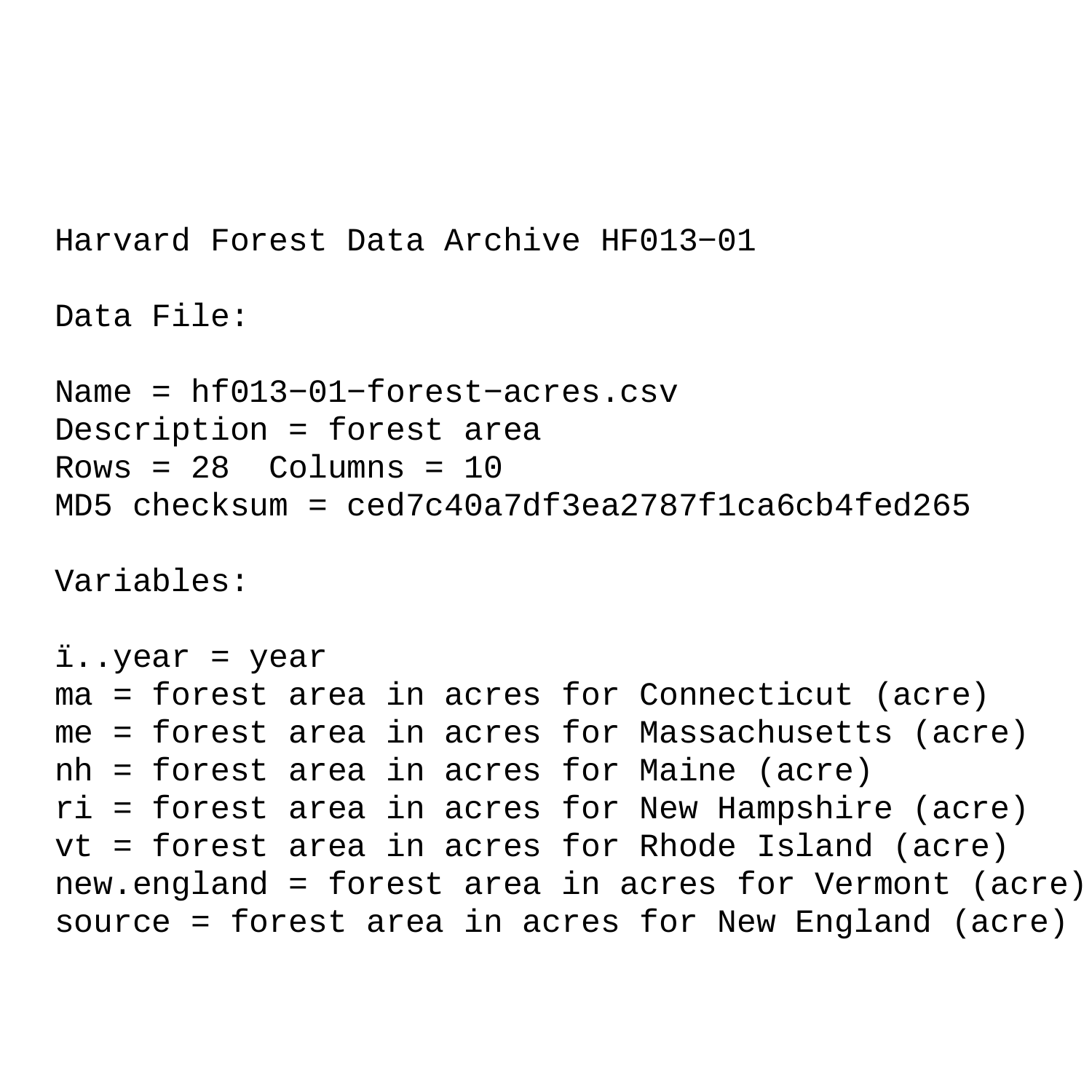| Variable    | Min        | Median     | Mean       | Max        | NAs |
|-------------|------------|------------|------------|------------|-----|
| ïyear       | 1600.000   | 1905.000   | 1892.786   | 2015.000   | 0   |
| ma          | 1499000    | 3090500    | 3011675    | 4550000    | 0   |
| me          | 14876000   | 17256500   | 16965107   | 19070000   |     |
| nh          | 2798000    | 4369000    | 4154830    | 5550000    |     |
| ri          | 222000.000 | 368600.000 | 373900.000 | 630000.000 |     |
| vt          | 2188000    | 3730000    | 3693036    | 5750000    | 0   |
| new.england | 23374000   | 30484500   | 29699244   | 38560000   | 0   |
| source      | 1.000      | 1.000      | 2.929      | 10.000     |     |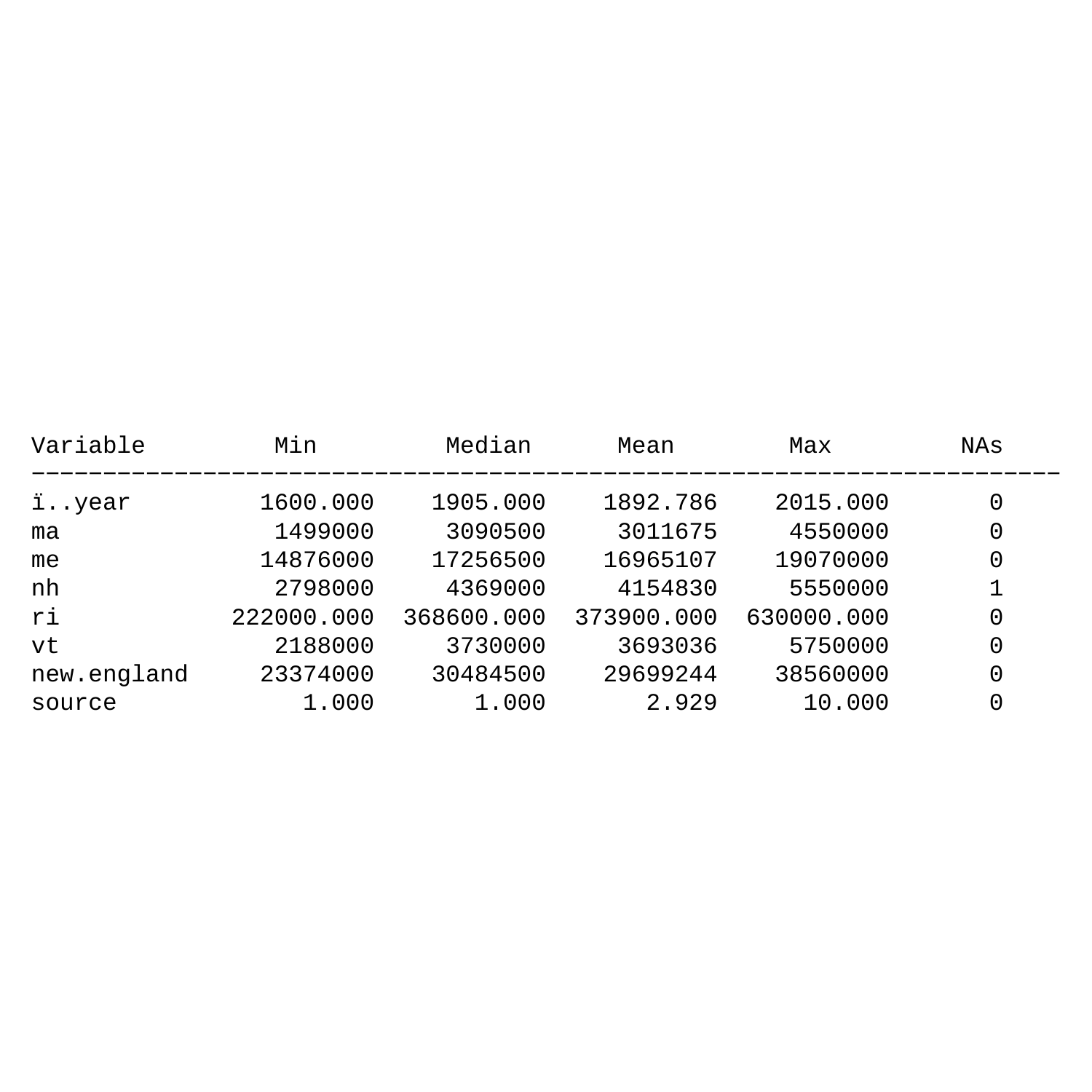## **HF013-01 Plot 1**